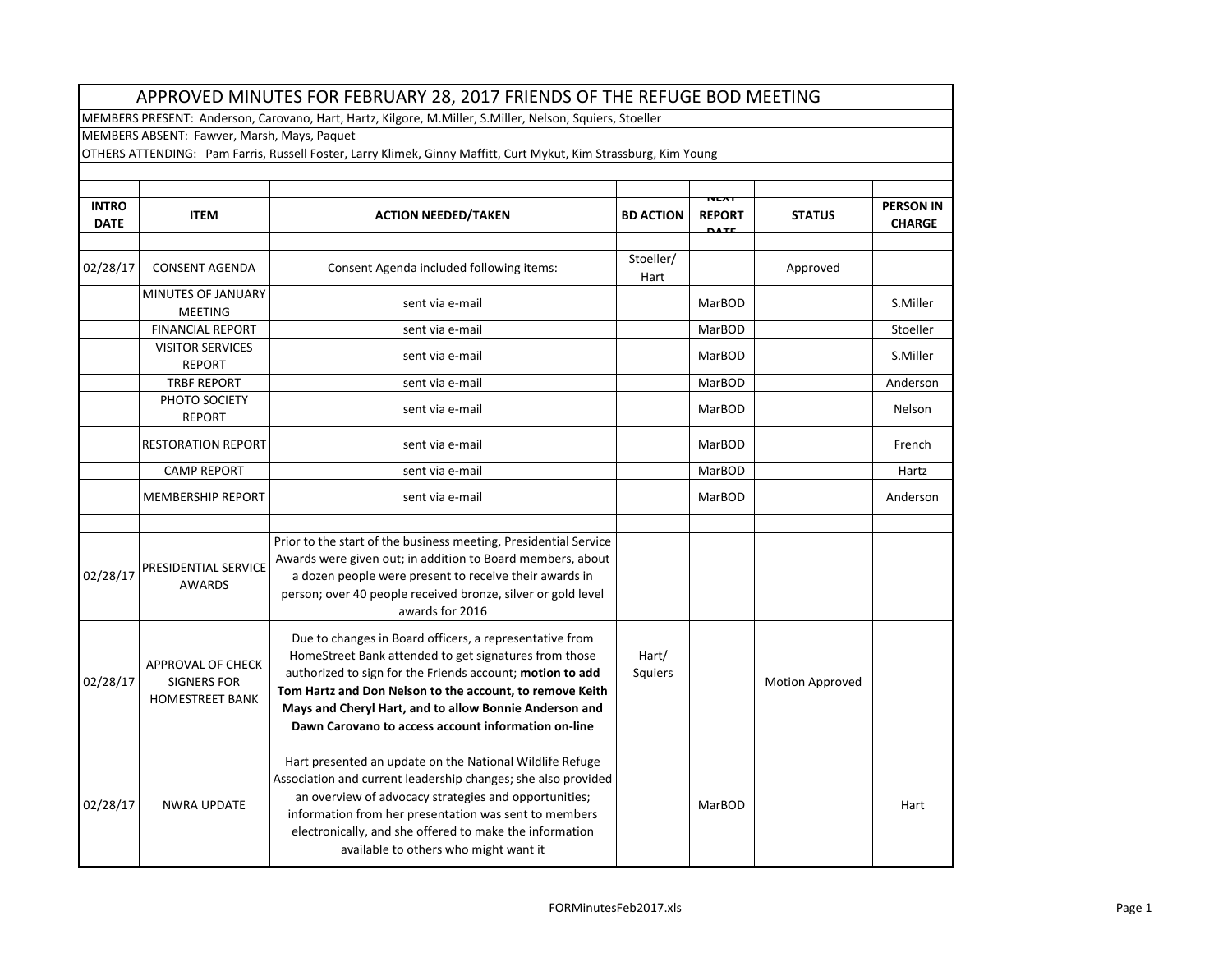| 02/28/17 | <b>URBAN PROGRAM</b>                          | Kim Strassburg provided an update on the Urban Program as it<br>enters its third year; this year will be a bridge year, to develop<br>a business plan and work on further identifying their target<br>audience; she provided some examples of specific projects<br>they have funded, such as the \$15,000 available for<br>transportation projects at Tualatin River and Ridgefield<br>refuges                                                                                                                                  | MarBOD | Hartz    |
|----------|-----------------------------------------------|---------------------------------------------------------------------------------------------------------------------------------------------------------------------------------------------------------------------------------------------------------------------------------------------------------------------------------------------------------------------------------------------------------------------------------------------------------------------------------------------------------------------------------|--------|----------|
| 02/28/17 | <b>KING CITY URBAN</b><br><b>RESERVE AREA</b> | Hartz reported that the Friends and the FWS have been<br>invited to participate in development of a concept plan for<br>King City's Urban Reserve Area 6D; he is serving on the<br>Stakeholders Advisory Committee, and Larry Klimek is serving<br>on the Technical Advisory Committee; the concept plan would<br>extend city services to an area west of King City, south of Beef<br>Bend Rd, north of the Tualatin River and east of Roy Rogers<br>Rd; that area would eventually be part of Metro's Urban<br>Growth Boundary | MarBOD | Hartz    |
| 02/28/17 | <b>FRIENDS COMMITTEE</b><br><b>CHARTERS</b>   | Anderson distributed copies of charters for the Restoration<br>and Photo committees to be added to the Board notebooks;<br>charters are still needed from several committees                                                                                                                                                                                                                                                                                                                                                    | MarBOD | Anderson |
| 02/28/17 | <b>VOLUNTEER</b><br>NATURALIST TRAINING       | Hartz reported that Volunteer Naturalist training began last<br>week with 16 trainees; they will have three more days of<br>training before "graduation"                                                                                                                                                                                                                                                                                                                                                                        | MarBOD | Hartz    |
| 02/28/17 | ALTERNATIVE<br>OUTDOOR SCHOOL                 | Hartz announced that a \$5,000 grant was received from the<br>Grasmajeto Fund of the Oregon Community Foundation, to<br>fund the Alternative Outdoor School; the award was double<br>the amount Anderson requested in the proposal                                                                                                                                                                                                                                                                                              | MarBOD | Hartz    |
| 02/28/17 | <b>SUMMER CAMP</b>                            | Registrations for summer camp are now on the Friends<br>website, and 4 applications have already been received; a<br>\$500 donation has been received for camp from the Wheeler<br>Family; several Board members pledged donations of \$100 for<br>scholarships for campers, and additional donations would be<br>welcome                                                                                                                                                                                                       | MarBOD | Hartz    |
| 02/28/17 | OPEN POSITIONS ON<br>THE BOARD                | Hartz announced that Mary French has resigned from the<br>Board, and he has asked Squiers to become Restoration Chair<br>and be the Friends' supervisor for Sarah Williams; Hartz also<br>announced that John Marsh has requested a leave of absence<br>from the Board for several months, and Paquet will be asked<br>to chair the Governance Committee while Marsh is gone                                                                                                                                                    | MarBOD | Hartz    |